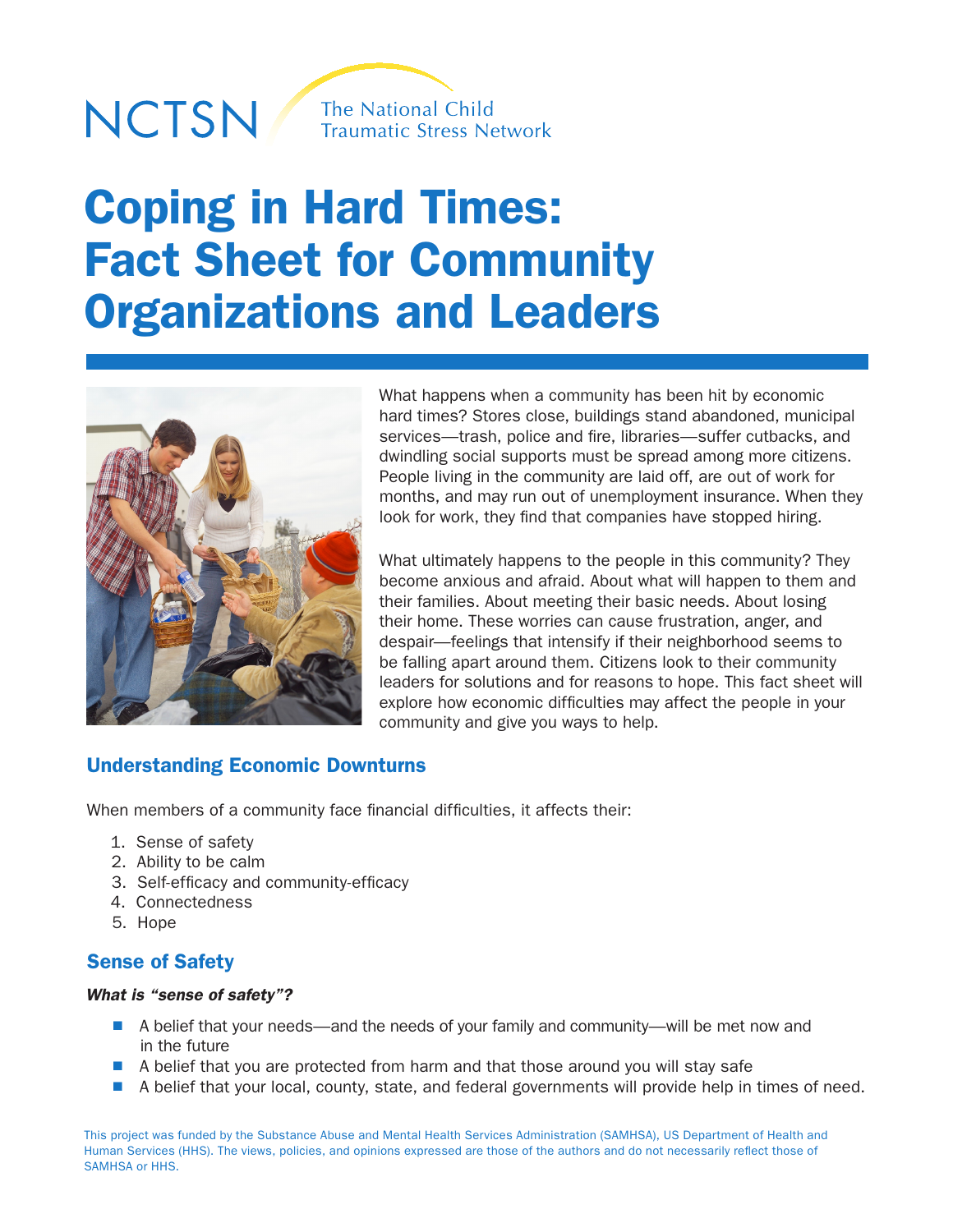#### *How can economic downturns affect community members' sense of safety?*

Those without work for months may lack money for food, housing, childcare, and transportation. They may have lost their homes or left the community to find work elsewhere. When their basic needs are threatened, people do not feel safe. They feel even less safe when their community declines, the infrastructure suffers, and there is a decrease in protective services. Unable to meet their needs and believing their community cannot help them, people can become overwhelmed and want to give up. They may avoid friends and family, be irritable or argumentative, or take risks. When people don't feel safe, they find it harder to deal with life's challenges. The stress can be devastating.

#### *What can community organizations do to help?*

- $\blacksquare$  At meetings, educate youth and families about community resources that offer job or training opportunities or supply basic needs.
- **Encourage other community sectors to problem-solve ways** to address economic and safety concerns. Hold forums for citizens to air grievances and offer suggestions.
- **n** Sponsor community nights where neighbors can meet around common areas of interest, such as law enforcement offering information on neighborhood watch programs, or volunteer opportunities with violence prevention programs for youth.



**n** Send a delegation of community members to media sites to encourage coverage that depicts community opportunities, safety efforts, and stories of resilience rather than economic threat.

#### Example of community organizations helping:

In 2010, during the economic downturn, the BP Oil Spill decimated the Gulf Coast, causing huge losses to businesses and laborers in the oil, fishing, tourist, and support industries. The St. Bernard Project Louisiana State University (LSU) Center for Wellness and Mental Health presented a free Family Fun Day and a summer day camp, giving children a safe and fun outlet when coastal recreation was no longer possible, and reducing parental stress. Additionally, the LSU Center and peer counselors linked residents with local resources, including school supplies, food, sundry giveaways, and other practical support.

# Ability to Calm

#### *What is "calm"?*

- $\blacksquare$  Self-soothing; the ability to relax mind and body
- Staying relaxed or grounded, rather than numb, shut down, agitated, or overly excited
- Keeping body and mind quiet enough to focus and concentrate

#### *How can economic downturns keep community members from feeling calm?*

When finances are uncertain, people can feel frustrated, afraid, angry, or hopeless. When they see other community members experiencing the same problems, they may have an even harder time believing that things will get better, and therefore keeping themselves or their families calm. They might have trouble concentrating, sleeping, eating, controlling temper, or being with others. They may wonder, "How can I feel better?" or "How can I do what I need to?" They might turn to drugs or alcohol.

If they can't calm themselves, they might have trouble with daily tasks and meeting goals. They may avoid others when upset—not wanting to cause worry or risk being judged.

#### *How can community organizations help community members feel calm?*

n Discuss wellness activities (eating healthy, exercise regularly, good sleeping habits) at community meetings or gatherings.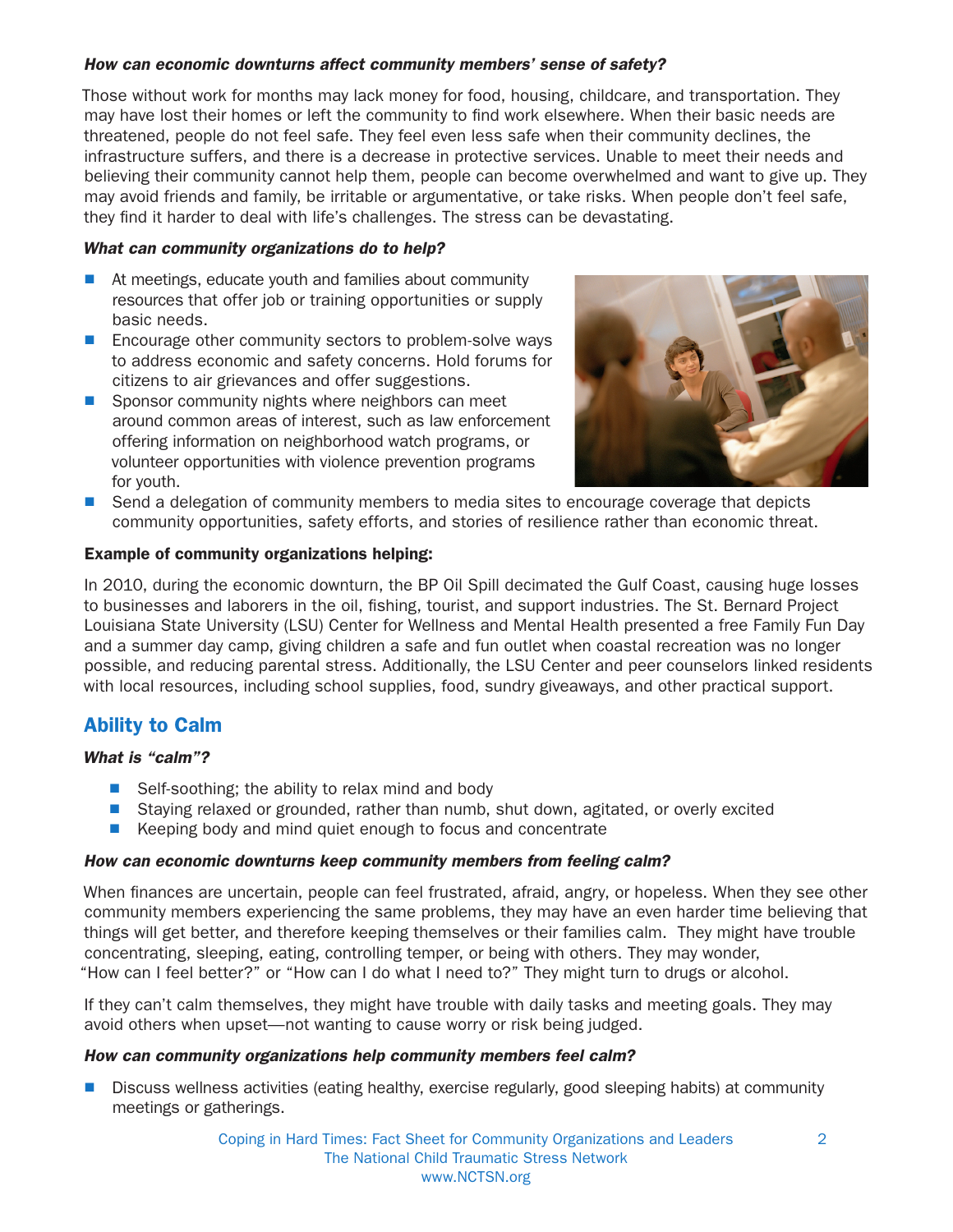- Use multiple media outlets to increase dissemination of messages showing how to cope in stressful economic times.
- Have your own self-care plan. Be a role model for those around you.
- **n** Encourage community religious professionals to add "hope and healing" services that focus on resilience and support during hard times.
- **n** Consult local universities for support. For instance, the University of Kansas developed a free Community Tool Box (CTB) of practical information on building, evaluating, and sustaining a healthy community.
- Make an effort to keep or increase low-cost, enjoyable, uplifting, and/or distracting activities for the community.

#### Examples of community organizations helping:

The American Red Cross and the Kansas City Fire Department, and EMS developed a plan that whenever fire or emergency crews are dispatched—volunteers arrive on the scene within 90 minutes with lodging and food vouchers, replacement clothing, self-care items, and medicines.

With the United Way, these partners support a health nurse and medical social worker team whose responsibility is to assist people who, in desperation, have dialed 911. The program goal is to link atrisk individuals—whose issues might not be addressed otherwise—with the services they need before they face more tragic circumstances.

# Self-Efficacy and Community-Efficacy

#### *What is "self-efficacy" and "community-efficacy"?*

- Self-efficacy: the belief that you can do what you need to do to handle tough times
- $\blacksquare$  Community-efficacy: the belief that your community can take care of its members

#### *How can economic downturns affect self-efficacy or communityefficacy?*



When jobs are scarce, people may despair that they are not "good enough" to get a job and earn the money to support their family. In economic downturns, communities cut back services and lay off teachers, police officers, firefighters, librarians, or other public workers, reducing the community's sense that it can both employ and take care of it's members.

#### *How can community organizations help build self-efficacy and improve community-efficacy?*

- Have the community create a centralized database of available services and resources that is updated regularly.
- **n** Encourage artists and theatres to sponsor events related to wellness and resilience.
- n Encourage businesses to offer their employees resilience-building classes such as conflict resolution, anger management, cultural sensitivity, and crisis management, and to increase worker appreciation and recognition programs.
- **n** Find out-of-work individuals volunteer opportunities in their areas of expertise to increase their sense of efficacy and provide leads to potential jobs.

#### Examples of community organizations helping:

Following the BP oil spill, Louisiana's St. Bernard Project developed a peer counseling program that trained and employed the wives of local fishermen who had lost their livelihoods. The wives were linked to the services they needed, and were trained to provide resources and services to community members. The program increased participants' self-efficacy, reduced stress within their families, increased family income, and improved their relationships with their children.